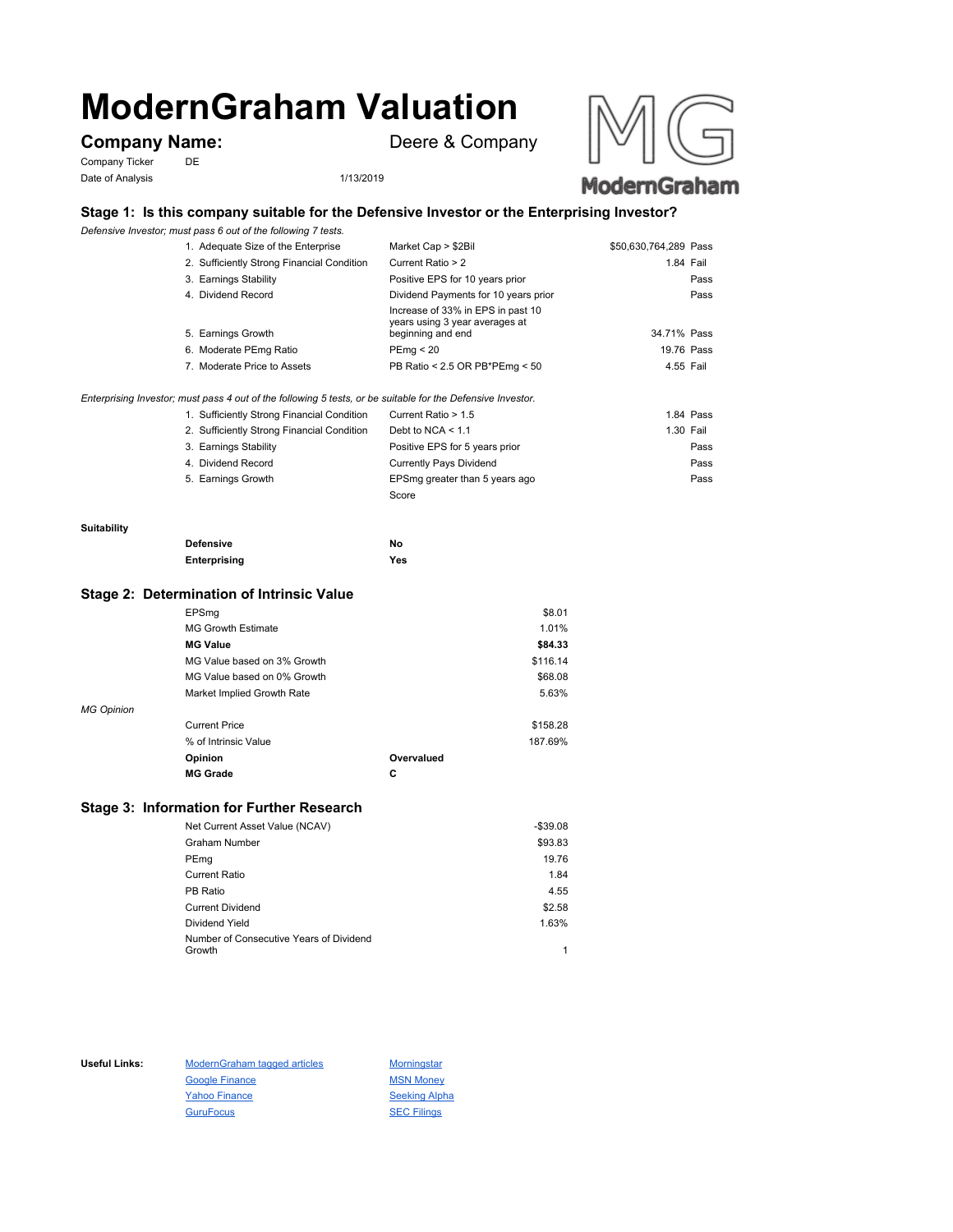| <b>EPS History</b> |        | <b>EPSmg History</b>                 |                  |
|--------------------|--------|--------------------------------------|------------------|
| Next Fiscal Year   |        |                                      |                  |
| Estimate           |        | \$11.15 Next Fiscal Year Estimate    | \$8.01           |
| Oct2018            | \$7.24 | Oct2018                              | \$6.50           |
| Oct2017            | \$6.68 | Oct2017                              | \$6.42           |
| Oct2016            | \$4.81 | Oct2016                              | \$6.59           |
| Oct2015            | \$5.77 | Oct2015                              | \$7.50           |
| Oct2014            | \$8.63 | Oct2014                              | \$8.00           |
| Oct2013            | \$9.09 | Oct2013                              | \$7.11           |
| Oct2012            | \$7.63 | Oct2012                              | \$5.77           |
| Oct2011            | \$6.63 | Oct2011                              | \$4.68           |
| Oct2010            | \$4.35 | Oct2010                              | \$3.71           |
| Oct2009            | \$2.06 | Oct2009                              | \$3.41           |
| Oct2008            | \$4.70 | Oct2008                              | \$3.93           |
| Oct2007            | \$4.00 | Oct2007                              | \$3.34           |
| Oct2006            | \$3.59 | Oct2006                              | \$2.76           |
| Oct2005            | \$2.94 | Oct2005                              | \$2.06           |
| Oct2004            | \$2.78 | Oct2004                              | \$1.46           |
| Oct2003            | \$1.32 | Oct2003                              | \$0.76           |
| Oct2002            |        | \$0.67 Balance Sheet Information     | 10/1/2018        |
| Oct2001            |        | -\$0.14 Total Current Assets         | \$46,132,700,000 |
| Oct2000            |        | \$1.03 Total Current Liabilities     | \$25,130,300,000 |
| Oct1999            |        | \$0.51 Long-Term Debt                | \$27,237,400,000 |
|                    |        | <b>Total Assets</b>                  | \$70,108,000,000 |
|                    |        | Intangible Assets                    | \$4,662,700,000  |
|                    |        | <b>Total Liabilities</b>             | \$58,816,800,000 |
|                    |        | Sharee Outetanding (Diluted Average) | 321 BUD 000      |